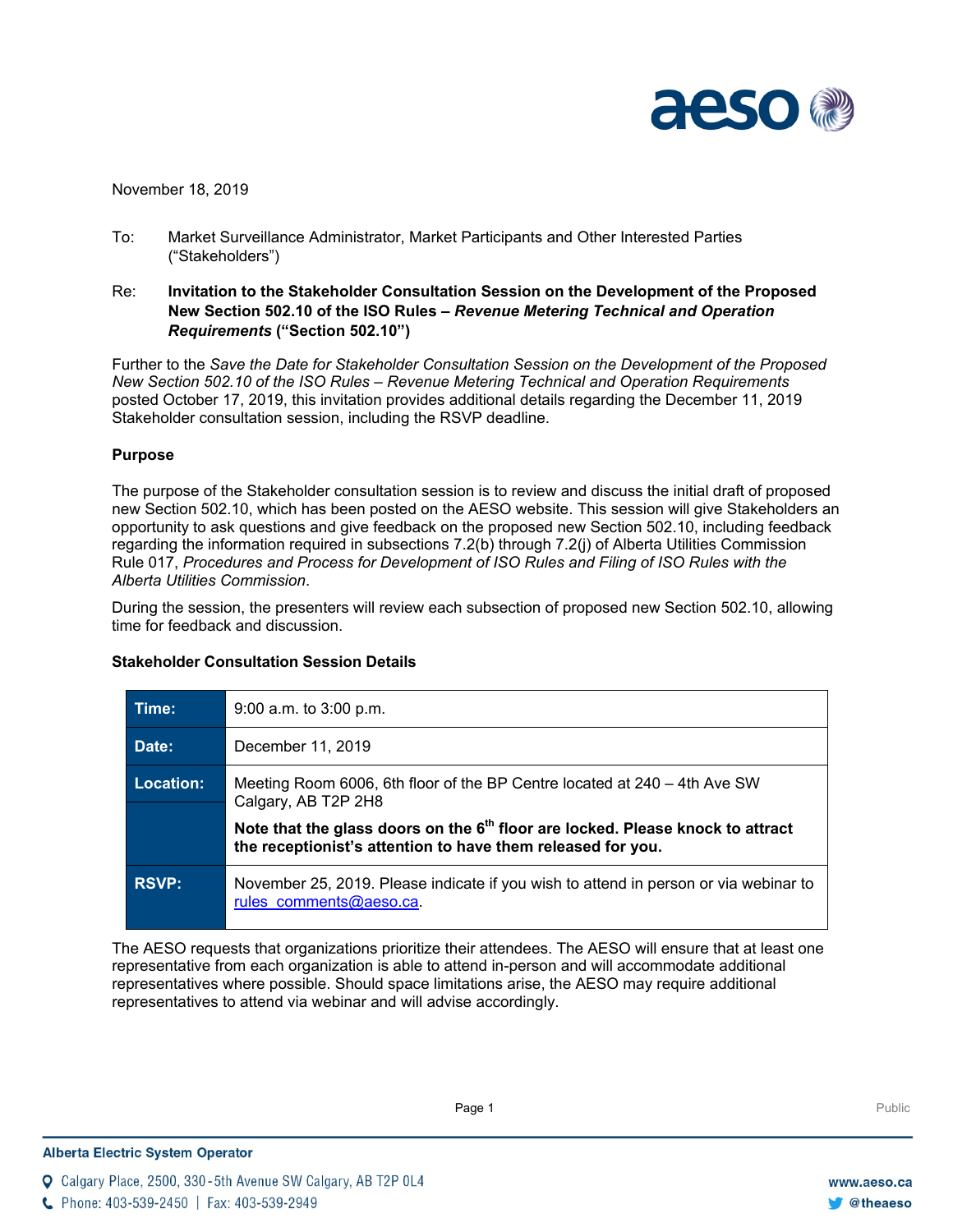

# **Webinar Session**

Please [click here](https://attendee.gotowebinar.com/register/377606780744350220) to register for the webinar by December 10, 2019.

The AESO will be audio and video recording this session and making the transcribed minutes available to the general public at [www.aeso.ca.](http://www.aeso.ca/) Video recording will be limited to shared screen presentation slides. The accessibility of these discussions is important to ensure the openness and transparency of this AESO process, and to facilitate the participation of Stakeholders. Participation in this session is completely voluntary and subject to the terms of this notice.

Personal information collected by the AESO will be used for the purpose of capturing Stakeholder input for the development of proposed new Section 502.10. This information is collected in accordance with Section 33(c) of the *Freedom of Information and Protection of Privacy Act*. If you have any questions or concerns regarding how your information will be handled, please contact rules comments@aeso.ca.

# **Agenda**

The agenda for the Stakeholder consultation session is as follows:

| <b>Time</b>     | <b>Agenda Item</b>                                                                                                                                                                                                                                               |
|-----------------|------------------------------------------------------------------------------------------------------------------------------------------------------------------------------------------------------------------------------------------------------------------|
| $9:00 - 9:15$   | Consultation session overview<br>$\bullet$                                                                                                                                                                                                                       |
|                 | Introductions<br>٠                                                                                                                                                                                                                                               |
|                 | ISO rule development overview<br>$\bullet$                                                                                                                                                                                                                       |
| $9:15 - 10:30$  | Review subsections 1, 2, 3, & 4 of the proposed new Section 502.10<br>$\bullet$                                                                                                                                                                                  |
|                 | Stakeholder discussion and feedback<br>$\bullet$                                                                                                                                                                                                                 |
| $10:30 - 10:45$ | Coffee break                                                                                                                                                                                                                                                     |
| $10:45 - 12:00$ | Review subsections 5, 6, & 7<br>$\bullet$                                                                                                                                                                                                                        |
|                 | Stakeholder discussion and feedback<br>$\bullet$                                                                                                                                                                                                                 |
| $12:00 - 12:30$ | Lunch                                                                                                                                                                                                                                                            |
| $12:30 - 1:45$  | Review subsections 8* & 9<br>$\bullet$                                                                                                                                                                                                                           |
|                 | Stakeholder discussion and feedback<br>$\bullet$                                                                                                                                                                                                                 |
|                 | *NOTE: The AESO is continuing to assess the minimum requirements for in-situ<br>testing for proposed new Section 502.10. At the upcoming December 11, 2019<br>Stakeholder consultation session, the AESO will be seeking specific input from<br>stakeholders on: |
|                 | the methodology for determining MW class;<br>the in-situ test frequency for each MW class; and<br>the requirements and process for test frequency change when the<br>MW class is changed for a meter.                                                            |
|                 | Prior to the Stakeholder consultation meeting, stakeholders are encouraged to<br>review section 6.4.3 and Appendix 5 of the Measurement System Standard, and<br>the June 29, 2017 Working Group Meeting Notes.                                                   |
| $1:45 - 2:00$   | Coffee break                                                                                                                                                                                                                                                     |
| $2:00 - 2:45$   | Review subsection 10<br>$\bullet$                                                                                                                                                                                                                                |
|                 | Review proposed definitions<br>٠                                                                                                                                                                                                                                 |
|                 | Stakeholder discussion and feedback                                                                                                                                                                                                                              |